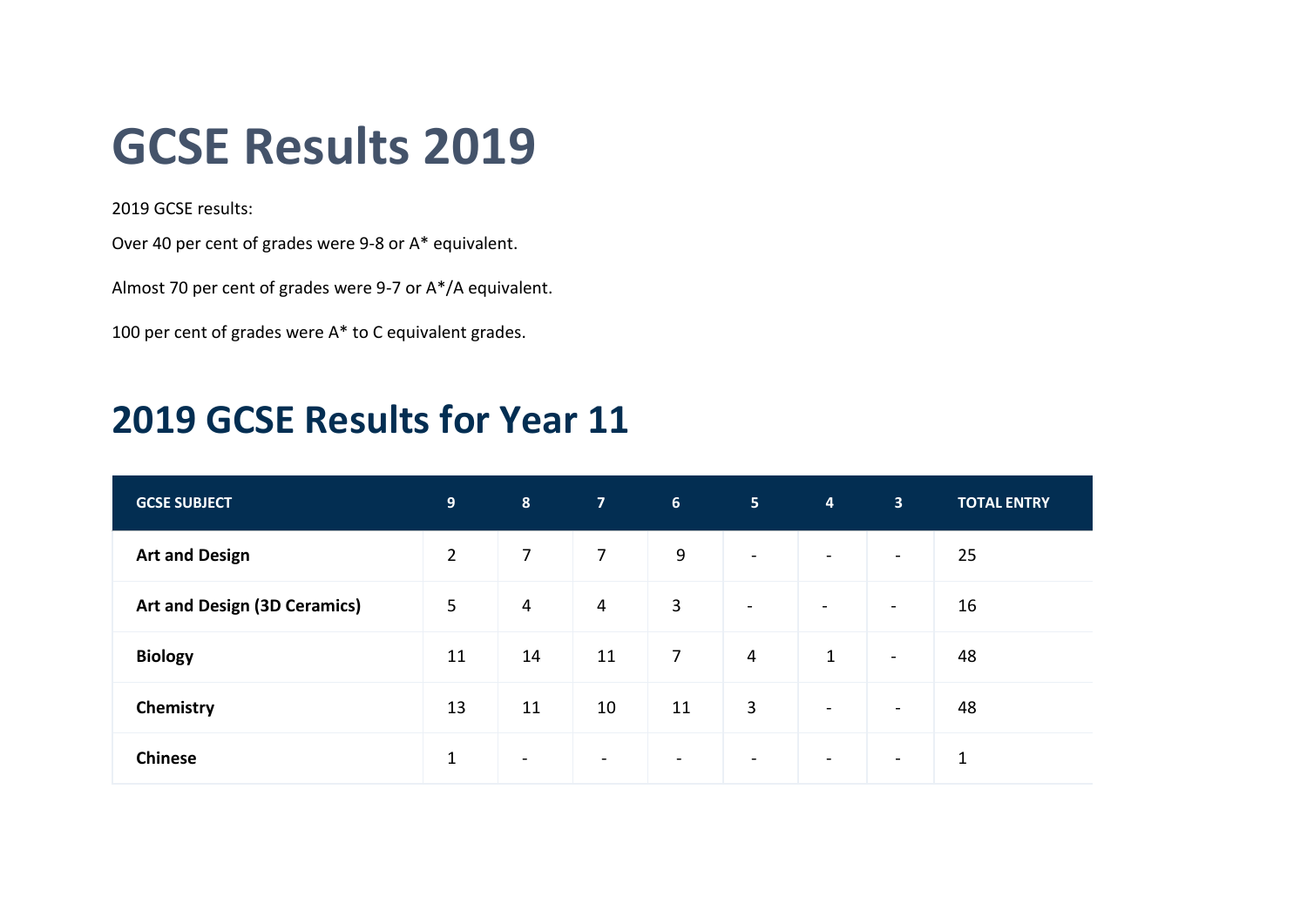| <b>GCSE SUBJECT</b>           | $\overline{9}$           | $\boldsymbol{8}$        | $\overline{7}$           | 6 <sup>1</sup>   | 5 <sup>1</sup>           | $\overline{\mathbf{4}}$  | $\overline{\mathbf{3}}$  | <b>TOTAL ENTRY</b> |
|-------------------------------|--------------------------|-------------------------|--------------------------|------------------|--------------------------|--------------------------|--------------------------|--------------------|
| <b>Classical Civilisation</b> | $\overline{\phantom{a}}$ | $\overline{2}$          | 5                        | $5\overline{)}$  | $\mathbf{1}$             | $\mathbf{1}$             | $\overline{\phantom{a}}$ | 14                 |
| <b>Drama</b>                  | $\overline{4}$           | $\overline{\mathbf{4}}$ | $\overline{3}$           | $\overline{3}$   | $\mathbf 1$              | $\blacksquare$           | $\blacksquare$           | 15                 |
| <b>English Language</b>       | 5                        | $11\,$                  | 16                       | 16               | $\mathbf{3}$             | $\overline{\phantom{a}}$ | $\overline{\phantom{a}}$ | 51                 |
| <b>English Literature</b>     | $\boldsymbol{6}$         | 16                      | 14                       | 12               | $\overline{2}$           | $\blacksquare$           | $\overline{\phantom{a}}$ | 50                 |
| <b>Food and Nutrition</b>     | $\overline{2}$           | 5                       | $\overline{3}$           | $\overline{3}$   | $\blacksquare$           | $\mathbf 1$              | $\overline{\phantom{a}}$ | 14                 |
| French                        | $\overline{4}$           | $\mathbf 1$             | $1\,$                    | $\mathbf{1}$     | $\mathbf{1}$             | $\blacksquare$           | $\blacksquare$           | $\,8\,$            |
| Geography                     | 8                        | 13                      | $\boldsymbol{9}$         | $\overline{7}$   | $\overline{3}$           | $\overline{3}$           | $\blacksquare$           | 43                 |
| <b>History</b>                | 3                        | $\overline{7}$          | $\overline{7}$           | $6\,$            | $\blacksquare$           | $\mathbf 1$              | $\blacksquare$           | 24                 |
| Japanese                      | $\mathbf{1}$             | $\blacksquare$          | $\blacksquare$           | $\blacksquare$   | $\overline{\phantom{a}}$ | $\overline{\phantom{a}}$ | $\blacksquare$           | $\mathbf{1}$       |
| Latin                         | $\mathbf 1$              | $\mathbf 1$             | 5                        | $\overline{2}$   | $\overline{3}$           | $\blacksquare$           | $\blacksquare$           | 12                 |
| <b>Mathematics</b>            | $\overline{7}$           | $\,8\,$                 | 17                       | $\boldsymbol{6}$ | 15                       | $\bf 8$                  | $\blacksquare$           | 61                 |
| <b>Music</b>                  | $\overline{2}$           | $\overline{2}$          | $\overline{\phantom{a}}$ |                  |                          |                          | $\blacksquare$           | $\overline{4}$     |